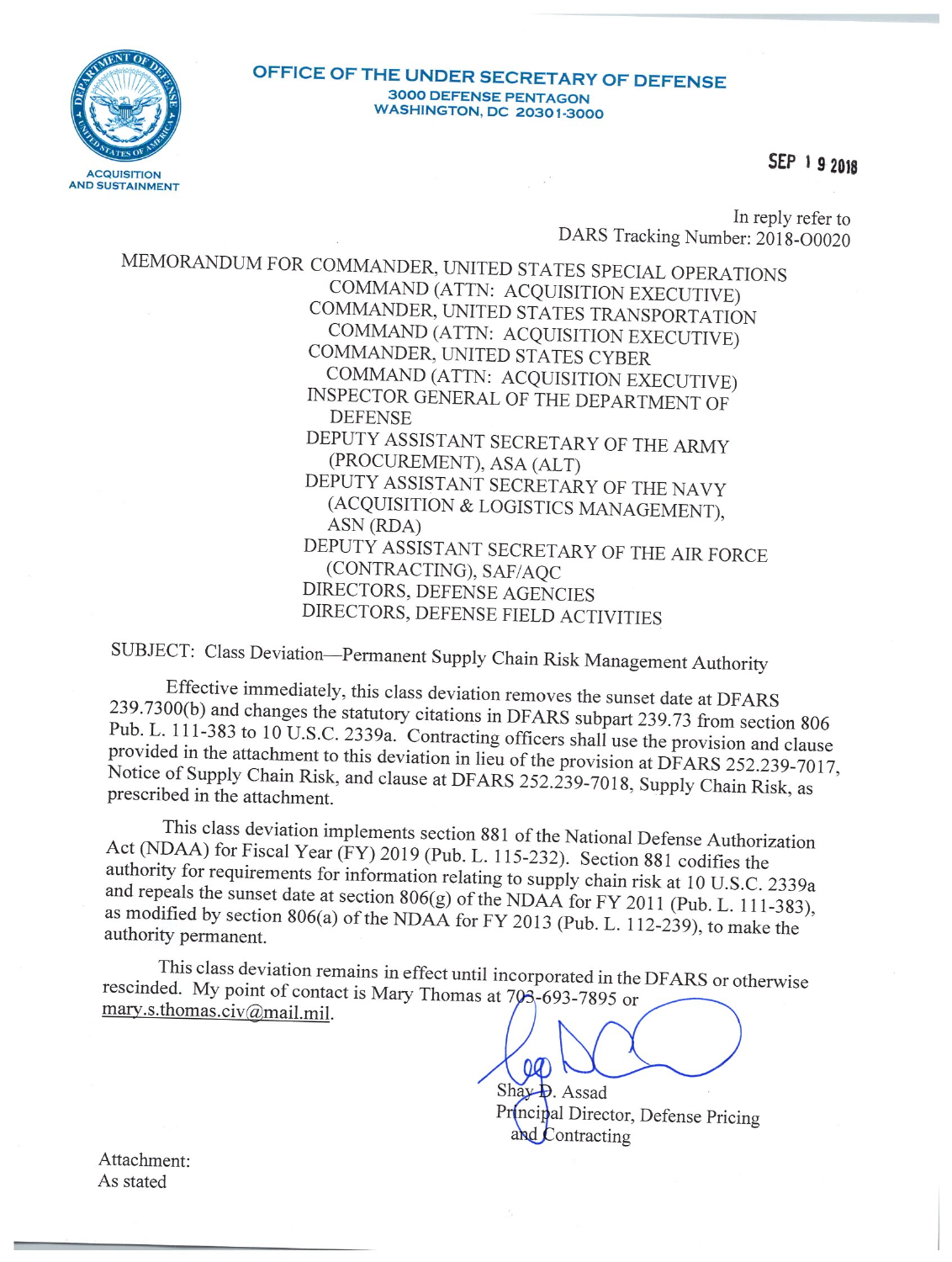## **239.7300 Scope of subpart (DEVIATION 2018-O0020).**

(a) This subpart implements 10 U.S.C. 2339a and elements of DoD Instruction 5200.44, Protection of Mission Critical Functions to Achieve Trusted Systems and Networks (TSN), at [\(http://www.dtic.mil/whs/directives/corres/pdf/520044p.pdf\)](http://www.dtic.mil/whs/directives/corres/pdf/520044p.pdf).

(b) The authority provided in this subpart is permanent (see 10 U.S.C. 2339a).

# **239.7301 Definitions (DEVIATION 2018-O0020).**

As used in this subpart—

"Covered item of supply" means an item of information technology that is purchased for inclusion in a covered system, and the loss of integrity of which could result in a supply chain risk for a covered system (see 10 U.S.C. 2339a).

"Covered system" means a national security system, as that term is defined at 44 U.S.C. 3552(b) (see 10 U.S.C. 2339a). It is any information system, including any telecommunications system, used or operated by an agency or by a contractor of an agency, or other organization on behalf of an agency—

(1) The function, operation, or use of which—

(i) Involves intelligence activities;

- (ii) Involves cryptologic activities related to national security;
- (iii) Involves command and control of military forces;

(iv) Involves equipment that is an integral part of a weapon or weapons system; or

(v) Is critical to the direct fulfillment of military or intelligence missions, but this does not include a system that is to be used for routine administrative and business applications, including payroll, finance, logistics, and personnel management applications; or

(2) Is protected at all times by procedures established for information that have been specifically authorized under criteria established by an Executive order or an Act of Congress to be kept classified in the interest of national defense or foreign policy.

\* \* \* \* \*

"Supply chain risk" means the risk that an adversary may sabotage, maliciously introduce unwanted function, or otherwise subvert the design, integrity, manufacturing, production, distribution, installation, operation, or maintenance of a covered system so as to surveil, deny, disrupt, or otherwise degrade the function, use, or operation of such system (see 10 U.S.C. 2339a).

\* \* \* \* \*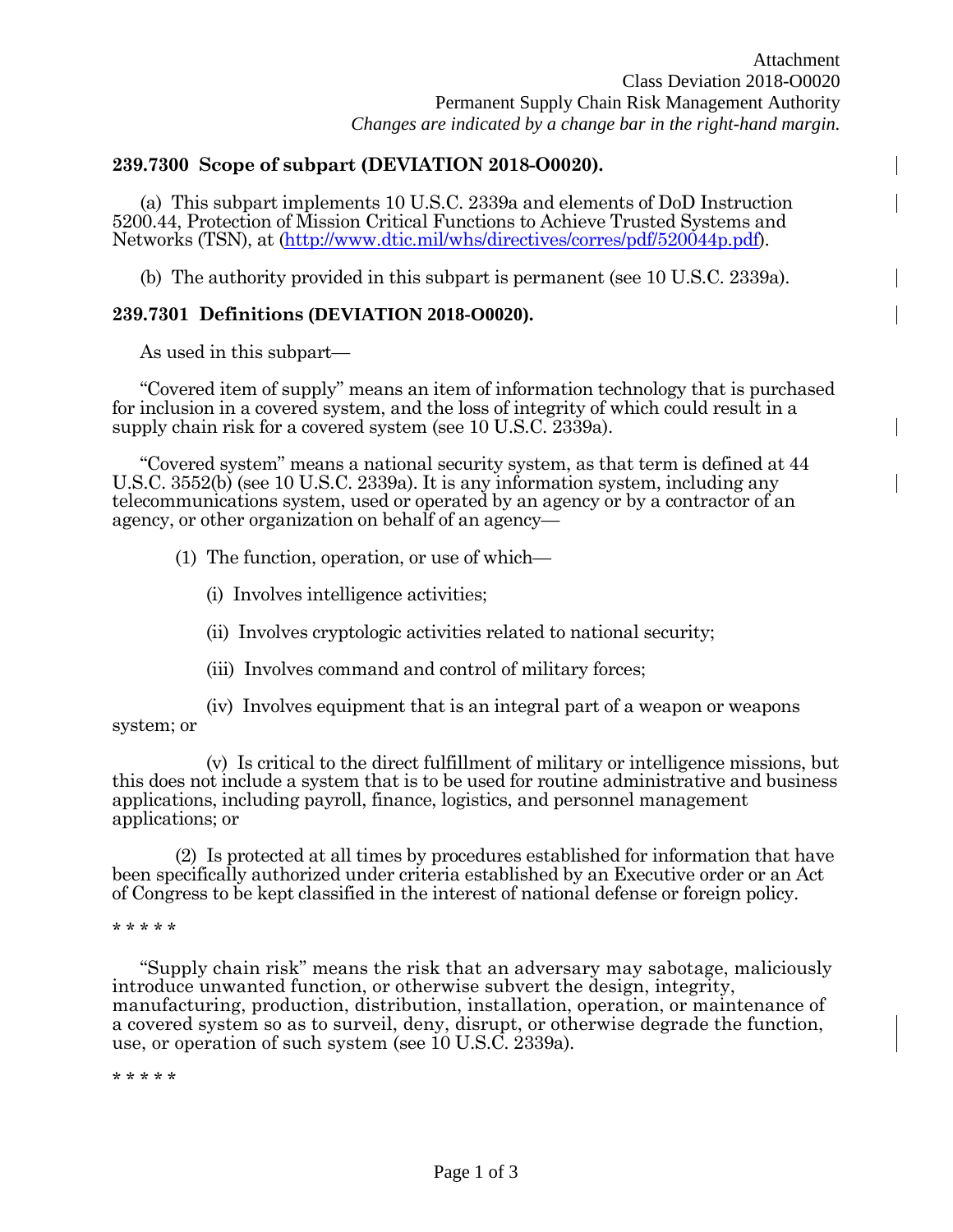**252.239-7017 Notice of Supply Chain Risk (DEVIATION 2018-O0020).** Use the following provision, in lieu of the provision at DFARS 252.239-7017, in all solicitations, including solicitations using FAR part 12 procedures for the acquisition of commercial items, for information technology, whether acquired as a service or as a supply, that is a covered system, is a part of a covered system, or is in support of a covered system, as defined at 239.7301 (DEVIATION 2018-O0020):

NOTICE OF SUPPLY CHAIN RISK (SEP 2018) (DEVIATION 2018-O0020)

(a) *Definition*. As used in this provision—

"Supply chain risk," means the risk that an adversary may sabotage, maliciously introduce unwanted function, or otherwise subvert the design, integrity, manufacturing, production, distribution, installation, operation, or maintenance of a a covered system so as to surveil, deny, disrupt, or otherwise degrade the function, use, or operation of such system (see 10 U.S.C. 2339a).

(b) In order to manage supply chain risk, the Government may use the authorities provided by 10 U.S.C. 2339a. In exercising these authorities, the Government may consider information, public and non-public, including all-source intelligence, relating to an offeror and its supply chain.

(c) If the Government exercises the authority provided in 10 U.S.C. 2339a to limit disclosure of information, no action undertaken by the Government under such authority shall be subject to review in a bid protest before the Government Accountability Office or in any Federal court.

(End of provision)

## **252.239-7018 Supply Chain Risk (DEVIATION 2018-O0020).**

Use the following clause, in lieu of the clause at DFARS 252.239-7018, in all solicitations and contracts, including solicitations and contracts using FAR part 12 procedures for the acquisition of commercial items, for information technology, whether acquired as a service or as a supply, that is a covered system, is a part of a covered system, or is in support of a covered system, as defined at 239.7301 (DEVIATION 2018- O0020):

## SUPPLY CHAIN RISK (SEP 2018) (DEVIATION 2018-O0020)

(a) *Definitions.* As used in this clause–

"Information technology" (see 40 U.S.C 11101(6)) means, in lieu of the definition at FAR 2.1, any equipment, or interconnected system(s) or subsystem(s) of equipment, that is used in the automatic acquisition, storage, analysis, evaluation, manipulation, management, movement, control, display, switching, interchange, transmission, or reception of data or information by the agency.

(1) For purposes of this definition, equipment is used by an agency if the equipment is used by the agency directly or is used by a contractor under a contract with the agency that requires—

(i) Its use; or